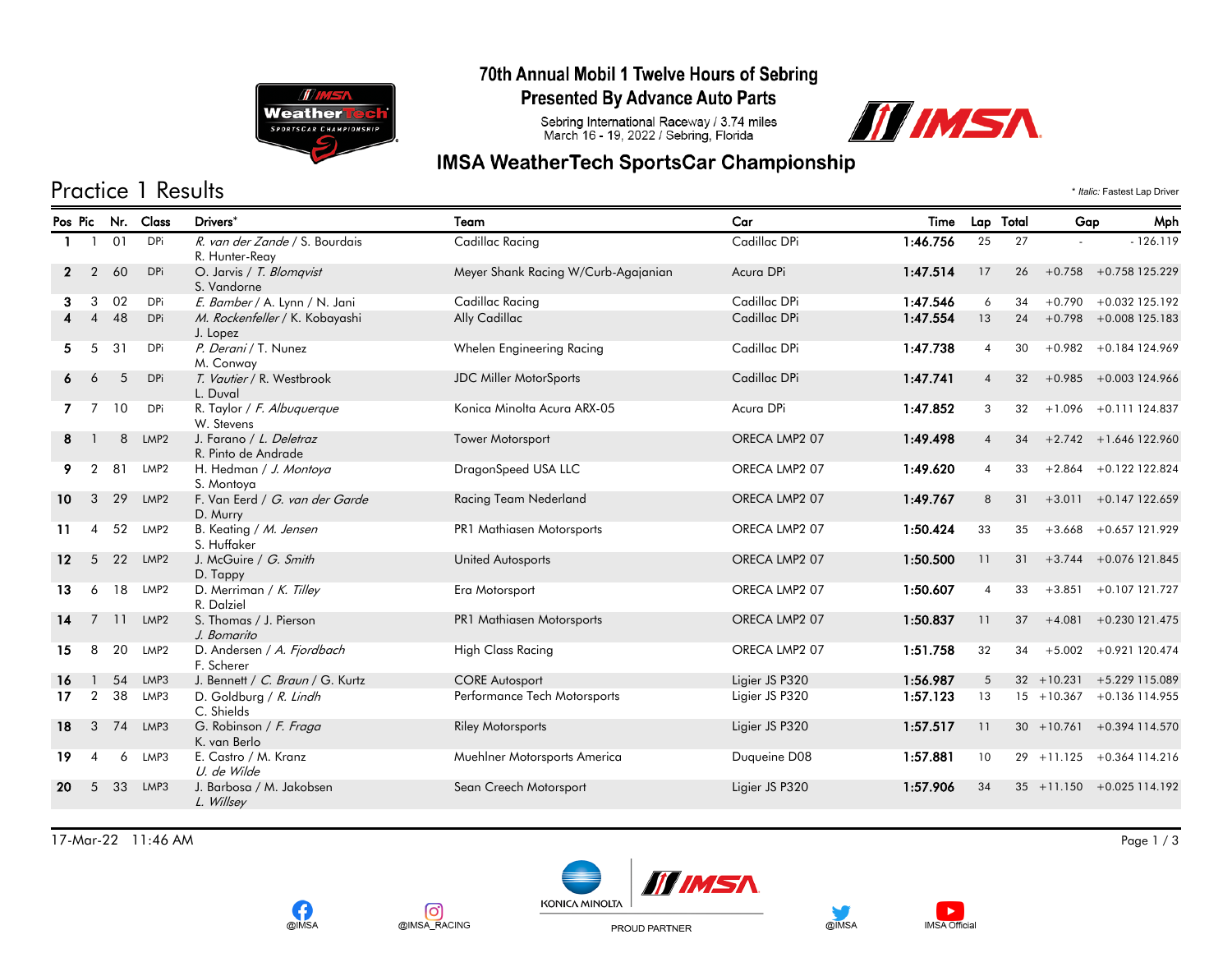

#### 70th Annual Mobil 1 Twelve Hours of Sebring

**Presented By Advance Auto Parts** 

Sebring International Raceway / 3.74 miles<br>March 16 - 19, 2022 / Sebring, Florida



# **IMSA WeatherTech SportsCar Championship**

# Practice 1 Results \* *Italic:* Fastest Lap Driver

|                 |                |              | Pos Pic Nr. Class | Drivers*                                        | Team                     | Car                     | Time     | Lap Total      | Gap           | Mph                           |
|-----------------|----------------|--------------|-------------------|-------------------------------------------------|--------------------------|-------------------------|----------|----------------|---------------|-------------------------------|
| 21              | 6              | 30           | LMP3              | A. Balogh / G. Grist<br>D. Dickerson            | Jr III Racing            | Ligier JS P320          | 1:58.164 | 8              |               | $31 + 11.408 + 0.258113.943$  |
| 22              | 7              | 7            | LMP3              | M. Kvamme / A. Mantella<br>M. Bell              | Forty7 Motorsports       | Duqueine D08            | 1:58.300 | 8              |               | 26 +11.544 +0.136 113.812     |
| 23              | 8              | 36           | LMP3              | J. Andretti / J. Burdon<br>G. Chaves            | Andretti Autosport       | Ligier JS P320          | 1:59.142 | 9              |               | 19 +12.386 +0.842 113.007     |
| 24              | 9              | 13           | LMP3              | O. Fidani / K. Wittmer / L. Kern                | <b>AWA</b>               | Duqueine D08            | 1:59.839 | 6              |               | 27 +13.083 +0.697 112.350     |
| 25              | 10             | 40           | LMP3              | M. Hanratty / T. Archer<br>J. Vance             | FastMD Racing            | Duqueine D08            | 1:59.853 | 11             |               | $30 + 13.097 + 0.014$ 112.337 |
| 26              |                |              | 24 GTDPRO         | P. Eng / M. Wittmann<br>N. Yelloly              | <b>BMW M Team RLL</b>    | BMW M4 GT3              | 2:00.518 | 5              |               | $31 + 13.762 + 0.665111.717$  |
| 27              | 2              |              | 62 GTDPRO         | D. Serra / D. Rigon / E. Cheever                | Risi Competizione        | Ferrari 488 GT3         | 2:00.683 | 5              |               | 29 +13.927 +0.165 111.564     |
| 28              | $\mathbf{1}$   | 57           | <b>GTD</b>        | R. Ward / P. Ellis / M. Dienst                  | Winward Racing           | Mercedes-AMG GT3        | 2:00.906 | 6              |               | $15 + 14.150 + 0.223111.358$  |
| 29              | $\mathbf{3}$   |              | 97 GTDPRO         | C. MacNeil / J. Gounon<br>M. Engel              | WeatherTech Racing       | Mercedes-AMG GT3        | 2:00.907 | 11             |               | $13 + 14.151 + 0.001111.358$  |
| 30              | $\overline{2}$ | 96           | GTD               | R. Foley / B. Auberlen<br>M. Dinan              | Turner Motorsport        | BMW M4 GT3              | 2:01.085 | 3              |               | $31 + 14.329 + 0.178111.194$  |
| 31              | $\overline{4}$ |              | 25 GTDPRO         | C. De Phillippi / J. Edwards<br>A. Farfus       | <b>BMW M Team RLL</b>    | BMW M4 GT3              | 2:01.116 | 29             |               | $30 + 14.360 + 0.031111.165$  |
| 32 <sub>2</sub> | 3              | $\mathbf{1}$ | GTD               | B. Sellers / M. Snow<br>E. Johansson            | Paul Miller Racing       | BMW M4 GT3              | 2:01.212 | $5^{\circ}$    |               | $32 + 14.456 + 0.096111.077$  |
| 33              | 5              |              | 9 GTDPRO          | M. Campbell / M. Jaminet<br>F. Nasr             | <b>Pfaff Motorsports</b> | Porsche 911 GT3R        | 2:01.300 | 6              |               | 27 +14.544 +0.088 110.997     |
| 34              | $\overline{4}$ | 16           | <b>GTD</b>        | R. Hardwick / Z. Robichon<br>J. Heylen          | Wright Motorsports       | Porsche 911 GT3R        | 2:01.404 | 9              |               | $33 + 14.648 + 0.104110.902$  |
| 35              | 6              |              | 63 GTDPRO         | M. Mapelli / A. Caldarelli<br>M. Bortolotti     | TR3 Racing               | Lamborghini Huracan GT3 | 2:01.408 | 27             |               | $30 + 14.652 + 0.004110.898$  |
| 36              | 5              | 47           | <b>GTD</b>        | R. Lacorte / G. Sernagiotto<br>A. Fuoco         | Cetilar Racing           | Ferrari 488 GT3         | 2:01.436 | 17             |               | $35 + 14.680 + 0.028110.872$  |
| 37              | 6              | 21           | GTD               | S. Mann / L. Perez Companc<br>T. Vilander       | AF CORSE                 | Ferrari 488 GT3         | 2:01.453 | $\overline{4}$ |               | $31 + 14.697 + 0.017110.857$  |
| 38              | $7^{\circ}$    | 70           | GTD               | B. Iribe / O. Millroy / J. Pepper               | inception racing         | McLaren 720S GT3        | 2:01.564 | 31             |               | $32 + 14.808 + 0.111110.756$  |
| 39              | 7 <sup>7</sup> |              | 14 GTDPRO         | J. Hawksworth / B. Barnicoat<br>A. Telitz       | VasserSullivan           | Lexus RC F GT3          | 2:01.609 | 9              |               | $25 + 14.853 + 0.045110.715$  |
| 40              | 8              | 66           | <b>GTD</b>        | K. Simpson / T. Bechtolsheimer<br>M. Farnbacher | <b>Gradient Racing</b>   | Acura NSX GT3           | 2:01.774 | 8              |               | $33 + 15.018 + 0.165110.565$  |
| 41              | 9              | 28           | GTD               | M. de Quesada / D. Morad<br>M. Goetz            | Alegra Motorsports       | Mercedes-AMG GT3        | 2:01.805 | 25             | $28 + 15.049$ | +0.031 110.537                |

17-Mar-22 11:46 AM Page 2 / 3







PROUD PARTNER